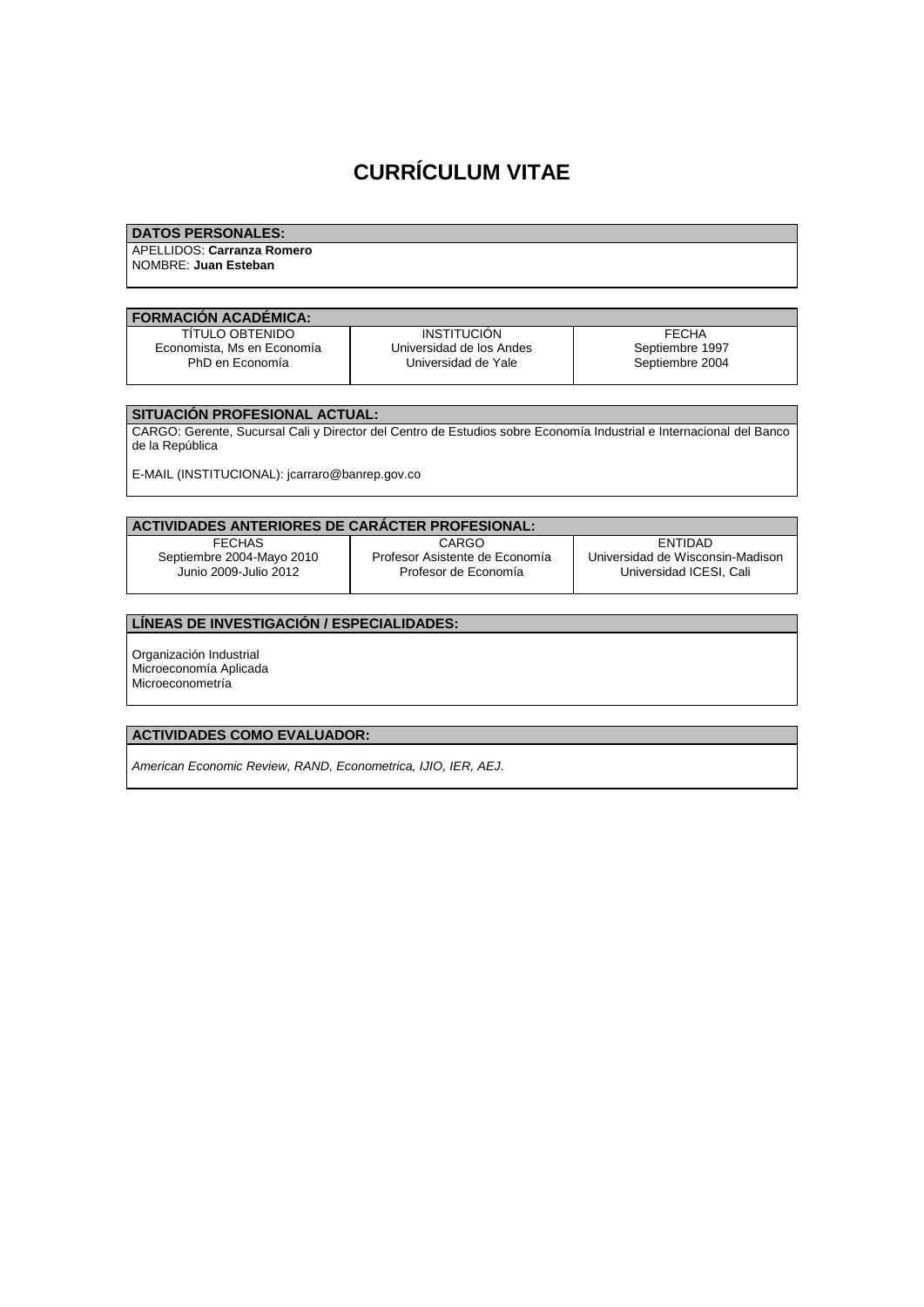#### **PRODUCCIÓN BIBLIOGRÁFICA:**

"Identifying the Determinants of Mortgage Default in Colombia Between 1997 and 2004" (joint with Dairo Estrada, Banco de la República-Colombia), *Annals of Finance,* August 2013, Vol. 9, 3, Pages *501-518*

"Análisis empírico de la relación entre la actividad económica y la violencia homicida en Colombia" (joint with Ximena Dueñas y Giovanni Gonzalez, Icesi.) *Estudios Gerenciales*, Vol. 19, 119, 2011, pags. 59-78

"La indexación de los saldos hipotecarios y la crisis colombiana de final del siglo XX", *Desarrollo y Sociedad*, 67, 2011, pags. 99-134.

"Product innovation and adoption in market equilibrium: The case of digital cameras", *International Journal of Industrial Organization*, Vol. 28, 6, November 2010, Pages 604-618.

"Price controls and market structure: Evidence from gasoline retail markets." (joint with R. Clark, HEC-Montreal and Jean-Francois Houde, University of Pennsylvania), forthcoming, *Journal of Industrial Economics*)

"Estimating structural dynamic models with aggregate shocks with an application to mortgage default in Colombia between 1997 and 2004" (joint with Salvador Navarro, University of Wisconsin; revised and resubmitted to *Quantitative Economics*)

"Concentration Measures." *The New Palgrave Dictionary of Economics*. Second Edition. Eds. Steven N. Durlauf and Lawrence E. Blume. Palgrave Macmillan, 2008.

"Estimación de la demanda de vehículos nuevos de los hogares colombianos entre 2001 y 2011" (joint with Alejandra Gonzalez) Borradores de Economía No 824.

"La relación entre la producción y el comercio exterior de la industria manufacturera colombiana (2000-2010)", (joint with Natalia Serna), Borradores de Economía No 806.

"Tamaño y estructura vertical de la cadena de producción industrial colombiana desde 1990" (joint with Stefany Moreno), Borradores de Economía No 751.

"Dynamic entry and firm reconfiguration in the Canadian gasoline markets" (joint with R. Clark, HEC-Montreal and Jean-Francois Houde, University of Wisconsin)

"Lo dicen los datos: La violencia homicida en Colombia es un resultado del ciclo económico" (joint with Ximena Dueñas y Giovanni Gonzalez, Icesi) (Documento Polis 2010-2, Universidad Icesi)

"Consideraciones casi obvias sobre la tasa de cambio" (con Giovanni Gonzalez, Icesi) (Documento Polis 2009-2, Universidad Icesi)

"Evaluation of alternative closures in a CGE model with financial sector for Colombia (1990-1995)" Master's thesis, Universidad de los Andes.

#### **PARTICIPACIÓN EN EVENTO CIENTÍFICO:**

Yale University, Rochester University, University of Virginia, Ohio State University, University of Wisconsin-Madison, Villa Mondragone Workshop in Econometrics and Economic Theory (Rome), ESWC-London (World Congress of the Econometric Society), SED-Vancouver, Illinois, LSE, Chicago GSB, Harvard, MIT, SED-Cambridge, Lames-Rio (Latin American Meetings of the Econometric Society), University of Pennsilvania, NBER-Summer Institute 2009, Yale University, Universidad de Chile, Universidad de los Andes, SED-Montreal, ESWC-Shanghai (World Congress of the Econometric Society), IIOC 2011-Boston, Lames-Santiago (Latin American Meetings of the Econometric Society), European Meetings of the Econometric Society-Gothemburg, IIOC-Boston 2013, Lames-Mexico 2013.

#### **RECONOCIMIENTOS:**

Paul Geroski Award 2011 for best paper in the International Journal of Industrial Organization during 2010.

Fall 2008 Favorite Instructor, University of Wisconsin-Madison

Christensen Award, Dept. of Economics UW-Madison, Fall 2007

Fall 2006 Favorite Instructor, University of Wisconsin-Madison

World Congress of the Econometric Society Travel Grant, 2005

Shoemaker Fellowship, University of Wisconsin-Madison, 2004

John Perry Miller Award, Yale University, 2002